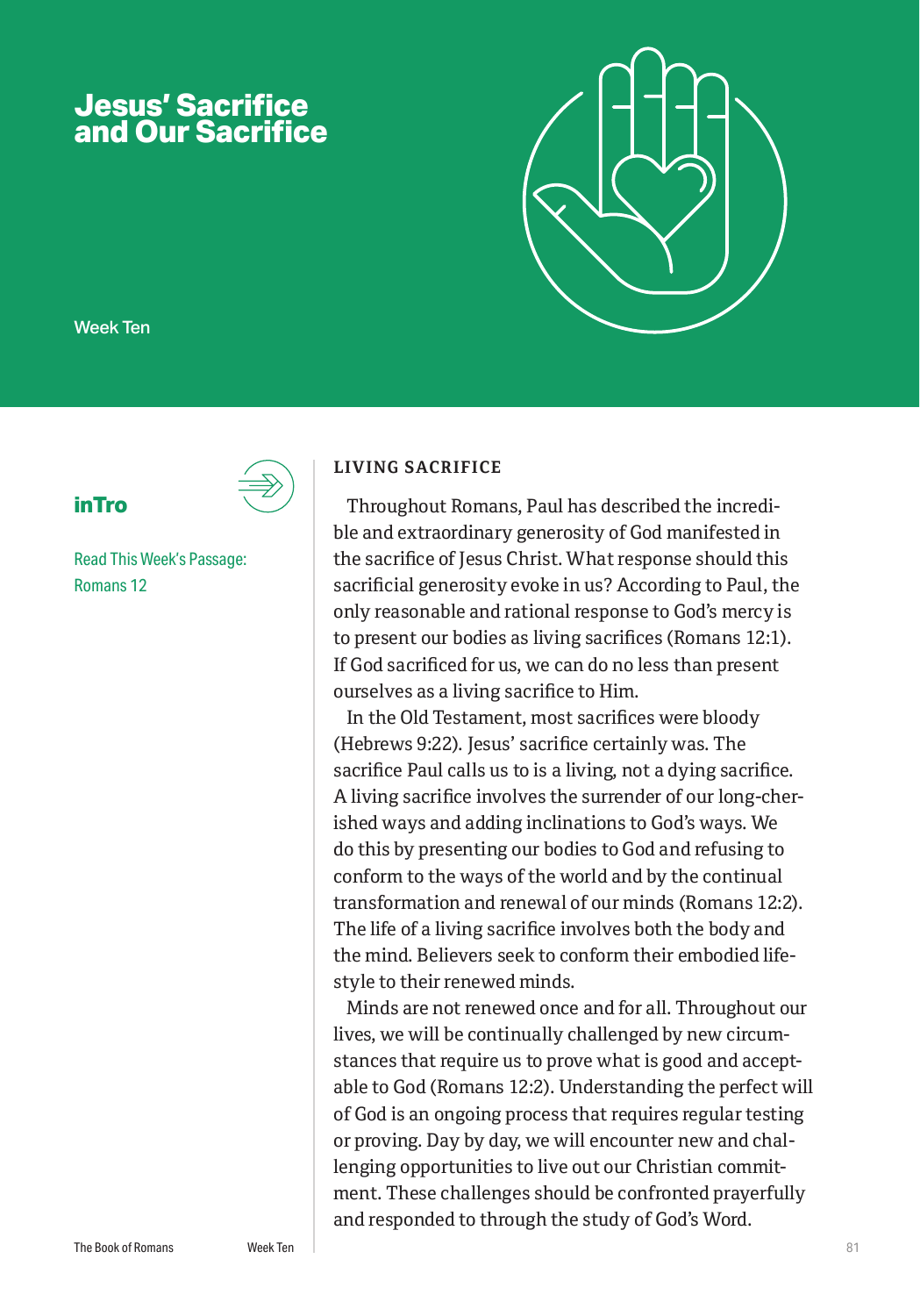

# **inScribe**

Write out Romans 12:1–8 from the translation of your choice. You may also rewrite the passage in your own words, or outline or mind-map the chapter.

|        |    |  |  |  |  |  |  |  |  |  |  | inS                                |
|--------|----|--|--|--|--|--|--|--|--|--|--|------------------------------------|
|        |    |  |  |  |  |  |  |  |  |  |  |                                    |
|        |    |  |  |  |  |  |  |  |  |  |  | Write out Romans 12:1-8            |
|        |    |  |  |  |  |  |  |  |  |  |  | the translation of your che        |
|        |    |  |  |  |  |  |  |  |  |  |  | You may also rewrite the p         |
|        |    |  |  |  |  |  |  |  |  |  |  | in your own words, or out          |
|        |    |  |  |  |  |  |  |  |  |  |  | mind-map the chapter.              |
|        |    |  |  |  |  |  |  |  |  |  |  |                                    |
|        |    |  |  |  |  |  |  |  |  |  |  |                                    |
|        |    |  |  |  |  |  |  |  |  |  |  |                                    |
|        |    |  |  |  |  |  |  |  |  |  |  |                                    |
|        |    |  |  |  |  |  |  |  |  |  |  |                                    |
|        |    |  |  |  |  |  |  |  |  |  |  |                                    |
|        |    |  |  |  |  |  |  |  |  |  |  |                                    |
|        |    |  |  |  |  |  |  |  |  |  |  |                                    |
|        |    |  |  |  |  |  |  |  |  |  |  |                                    |
|        |    |  |  |  |  |  |  |  |  |  |  |                                    |
|        |    |  |  |  |  |  |  |  |  |  |  |                                    |
|        |    |  |  |  |  |  |  |  |  |  |  |                                    |
|        |    |  |  |  |  |  |  |  |  |  |  |                                    |
|        |    |  |  |  |  |  |  |  |  |  |  |                                    |
|        |    |  |  |  |  |  |  |  |  |  |  |                                    |
|        |    |  |  |  |  |  |  |  |  |  |  |                                    |
|        |    |  |  |  |  |  |  |  |  |  |  |                                    |
|        |    |  |  |  |  |  |  |  |  |  |  |                                    |
|        |    |  |  |  |  |  |  |  |  |  |  |                                    |
|        |    |  |  |  |  |  |  |  |  |  |  |                                    |
|        |    |  |  |  |  |  |  |  |  |  |  |                                    |
|        |    |  |  |  |  |  |  |  |  |  |  |                                    |
|        |    |  |  |  |  |  |  |  |  |  |  |                                    |
|        |    |  |  |  |  |  |  |  |  |  |  |                                    |
|        |    |  |  |  |  |  |  |  |  |  |  |                                    |
|        |    |  |  |  |  |  |  |  |  |  |  |                                    |
|        |    |  |  |  |  |  |  |  |  |  |  |                                    |
|        |    |  |  |  |  |  |  |  |  |  |  |                                    |
|        |    |  |  |  |  |  |  |  |  |  |  |                                    |
| $\;$   |    |  |  |  |  |  |  |  |  |  |  |                                    |
| $\,$   |    |  |  |  |  |  |  |  |  |  |  |                                    |
| $\,$   |    |  |  |  |  |  |  |  |  |  |  |                                    |
| $\,$   |    |  |  |  |  |  |  |  |  |  |  |                                    |
| $\,$   |    |  |  |  |  |  |  |  |  |  |  |                                    |
| $\sim$ |    |  |  |  |  |  |  |  |  |  |  |                                    |
| $\sim$ |    |  |  |  |  |  |  |  |  |  |  |                                    |
|        | 82 |  |  |  |  |  |  |  |  |  |  | Jesus' Sacrifice and Our Sacrifice |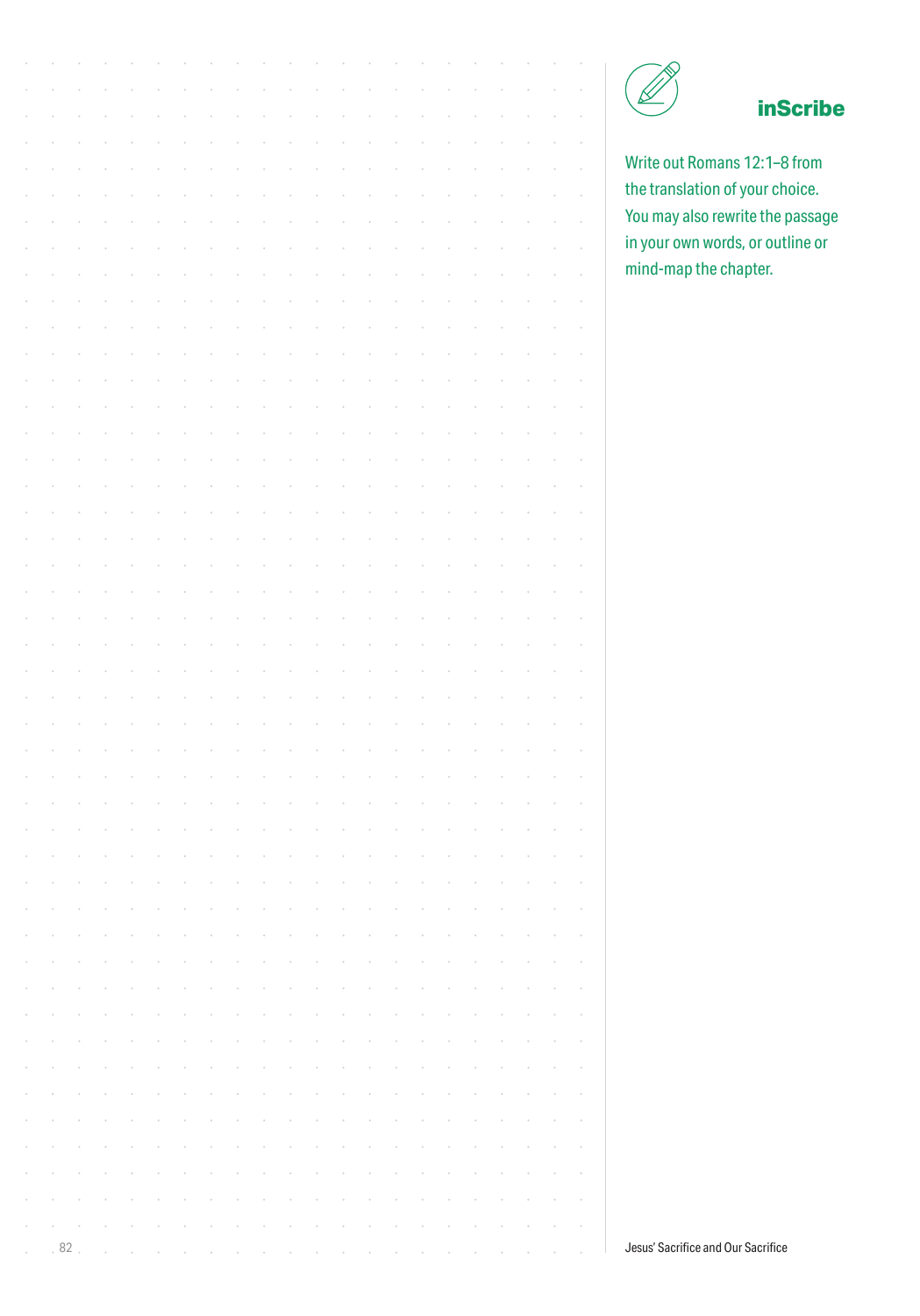### **inGest**



| <b>inGest</b>                       |          |  |  |  |  |  |  |  |  |  |    |  |
|-------------------------------------|----------|--|--|--|--|--|--|--|--|--|----|--|
|                                     |          |  |  |  |  |  |  |  |  |  |    |  |
| Go back to your scribed text and    |          |  |  |  |  |  |  |  |  |  |    |  |
| study the passage.                  |          |  |  |  |  |  |  |  |  |  |    |  |
|                                     |          |  |  |  |  |  |  |  |  |  |    |  |
| <b>Circle</b> repeated words/       |          |  |  |  |  |  |  |  |  |  |    |  |
| phrases/ideas                       |          |  |  |  |  |  |  |  |  |  |    |  |
|                                     |          |  |  |  |  |  |  |  |  |  |    |  |
| <b>Underline</b> words/phrases that |          |  |  |  |  |  |  |  |  |  |    |  |
|                                     |          |  |  |  |  |  |  |  |  |  |    |  |
| are important and have meaning      |          |  |  |  |  |  |  |  |  |  |    |  |
| to you                              |          |  |  |  |  |  |  |  |  |  |    |  |
|                                     |          |  |  |  |  |  |  |  |  |  |    |  |
| Draw Arrows to connect words/       |          |  |  |  |  |  |  |  |  |  |    |  |
| phrases to other associated or      |          |  |  |  |  |  |  |  |  |  |    |  |
| related words/phrases               |          |  |  |  |  |  |  |  |  |  |    |  |
|                                     |          |  |  |  |  |  |  |  |  |  |    |  |
| What special insights do your       |          |  |  |  |  |  |  |  |  |  |    |  |
| marks seem overall to point to?     |          |  |  |  |  |  |  |  |  |  |    |  |
|                                     |          |  |  |  |  |  |  |  |  |  |    |  |
|                                     |          |  |  |  |  |  |  |  |  |  |    |  |
|                                     | →        |  |  |  |  |  |  |  |  |  |    |  |
|                                     |          |  |  |  |  |  |  |  |  |  |    |  |
| Memorize your favorite verse in     |          |  |  |  |  |  |  |  |  |  |    |  |
| Romans 12. Write it out multiple    |          |  |  |  |  |  |  |  |  |  |    |  |
| times to help with memorization.    |          |  |  |  |  |  |  |  |  |  |    |  |
|                                     |          |  |  |  |  |  |  |  |  |  |    |  |
| What does it mean to you to be a    |          |  |  |  |  |  |  |  |  |  |    |  |
| living sacrifice.                   |          |  |  |  |  |  |  |  |  |  |    |  |
|                                     |          |  |  |  |  |  |  |  |  |  |    |  |
|                                     |          |  |  |  |  |  |  |  |  |  |    |  |
|                                     |          |  |  |  |  |  |  |  |  |  |    |  |
|                                     |          |  |  |  |  |  |  |  |  |  |    |  |
|                                     |          |  |  |  |  |  |  |  |  |  |    |  |
|                                     |          |  |  |  |  |  |  |  |  |  |    |  |
|                                     |          |  |  |  |  |  |  |  |  |  |    |  |
|                                     |          |  |  |  |  |  |  |  |  |  |    |  |
|                                     |          |  |  |  |  |  |  |  |  |  |    |  |
|                                     |          |  |  |  |  |  |  |  |  |  |    |  |
|                                     |          |  |  |  |  |  |  |  |  |  |    |  |
|                                     |          |  |  |  |  |  |  |  |  |  |    |  |
| Read more at                        |          |  |  |  |  |  |  |  |  |  |    |  |
| www.inversebible.org/rom10-3        |          |  |  |  |  |  |  |  |  |  |    |  |
|                                     |          |  |  |  |  |  |  |  |  |  |    |  |
|                                     |          |  |  |  |  |  |  |  |  |  |    |  |
| The Book of Romans                  | Week Ten |  |  |  |  |  |  |  |  |  | 83 |  |
|                                     |          |  |  |  |  |  |  |  |  |  |    |  |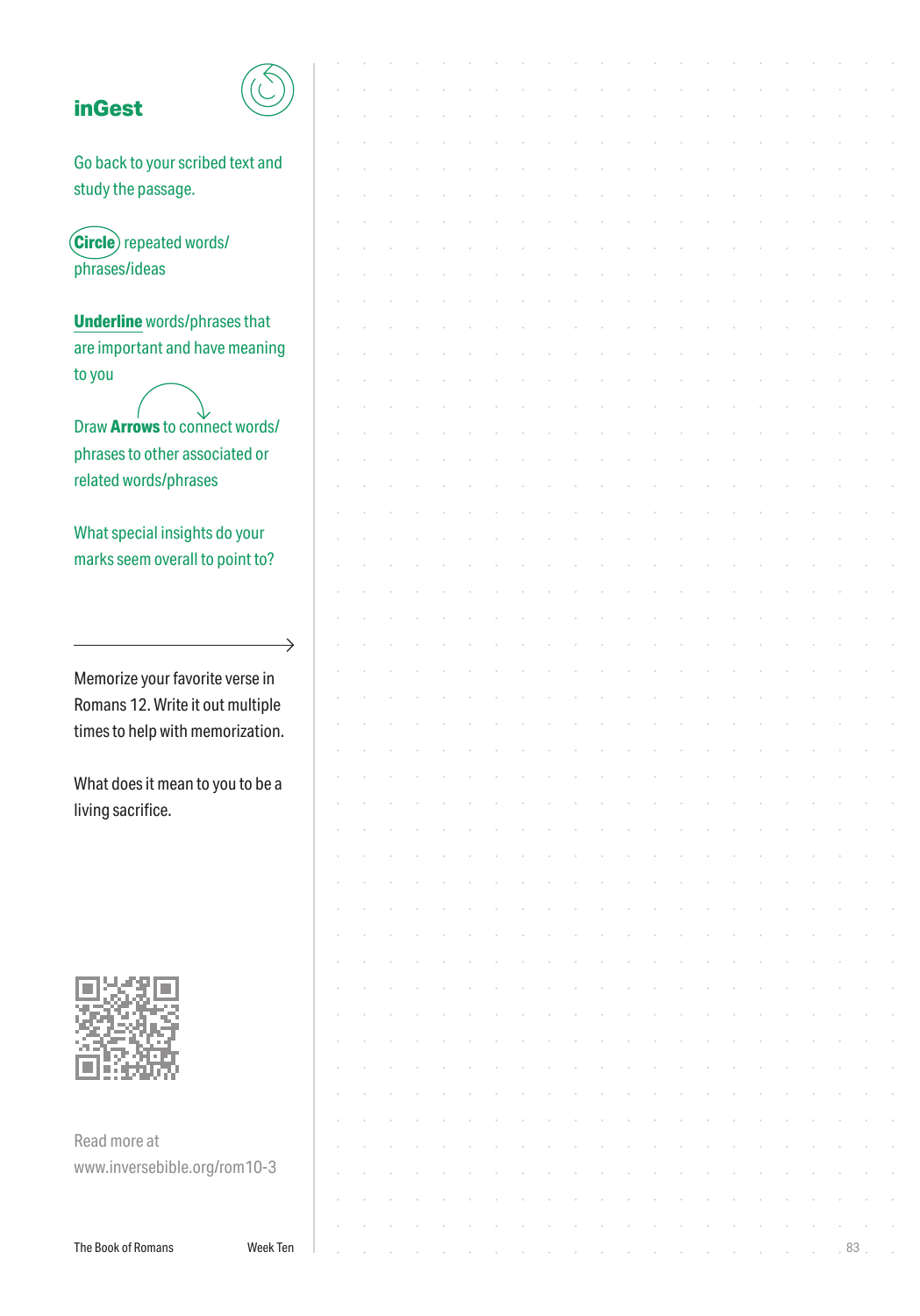

 $\leftarrow$ 

# **inTerpret**

After looking at your scribed and annotated text, what special insights do your marks seem to point to overall?

What questions emerge after studying this passage? What parts are difficult?

What other principles and conclusions do you find?

What does it mean to behave with brotherly love toward one another?



Read more at www.inversebible.org/rom10-4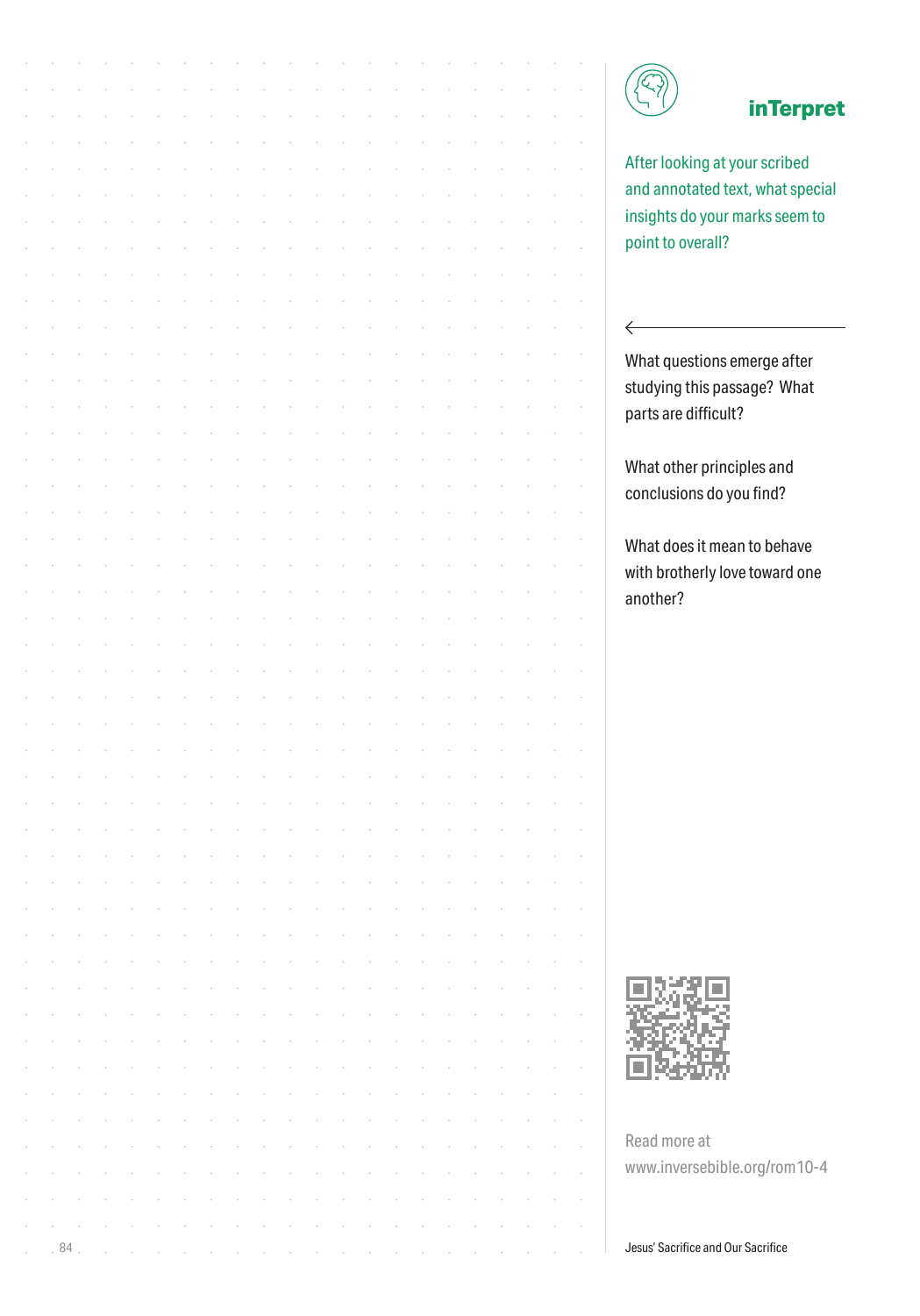| <b>inSpect</b>                |          |  |  |  |  |  |  |  |  |  |        |  |
|-------------------------------|----------|--|--|--|--|--|--|--|--|--|--------|--|
|                               |          |  |  |  |  |  |  |  |  |  |        |  |
|                               |          |  |  |  |  |  |  |  |  |  |        |  |
| What relationship do the      |          |  |  |  |  |  |  |  |  |  |        |  |
| following verses have with    |          |  |  |  |  |  |  |  |  |  |        |  |
| the primary passage?          |          |  |  |  |  |  |  |  |  |  |        |  |
|                               |          |  |  |  |  |  |  |  |  |  |        |  |
| 1 Corinthians 1:10            |          |  |  |  |  |  |  |  |  |  |        |  |
|                               |          |  |  |  |  |  |  |  |  |  |        |  |
| Ephesians 5:8-10              |          |  |  |  |  |  |  |  |  |  |        |  |
| 1 Peter 2:19-25               |          |  |  |  |  |  |  |  |  |  |        |  |
| 1 Peter 3:8-17                |          |  |  |  |  |  |  |  |  |  |        |  |
|                               |          |  |  |  |  |  |  |  |  |  |        |  |
|                               |          |  |  |  |  |  |  |  |  |  |        |  |
|                               |          |  |  |  |  |  |  |  |  |  |        |  |
|                               | →        |  |  |  |  |  |  |  |  |  |        |  |
| What other verses come to     |          |  |  |  |  |  |  |  |  |  |        |  |
|                               |          |  |  |  |  |  |  |  |  |  |        |  |
| mind about practical love and |          |  |  |  |  |  |  |  |  |  |        |  |
| Christian living?             |          |  |  |  |  |  |  |  |  |  |        |  |
|                               |          |  |  |  |  |  |  |  |  |  |        |  |
|                               |          |  |  |  |  |  |  |  |  |  |        |  |
|                               |          |  |  |  |  |  |  |  |  |  |        |  |
|                               |          |  |  |  |  |  |  |  |  |  |        |  |
|                               |          |  |  |  |  |  |  |  |  |  |        |  |
|                               |          |  |  |  |  |  |  |  |  |  |        |  |
|                               |          |  |  |  |  |  |  |  |  |  |        |  |
|                               |          |  |  |  |  |  |  |  |  |  |        |  |
|                               |          |  |  |  |  |  |  |  |  |  |        |  |
|                               |          |  |  |  |  |  |  |  |  |  |        |  |
|                               |          |  |  |  |  |  |  |  |  |  |        |  |
|                               |          |  |  |  |  |  |  |  |  |  |        |  |
|                               |          |  |  |  |  |  |  |  |  |  |        |  |
|                               |          |  |  |  |  |  |  |  |  |  |        |  |
|                               |          |  |  |  |  |  |  |  |  |  |        |  |
|                               |          |  |  |  |  |  |  |  |  |  |        |  |
|                               |          |  |  |  |  |  |  |  |  |  |        |  |
|                               |          |  |  |  |  |  |  |  |  |  |        |  |
|                               |          |  |  |  |  |  |  |  |  |  |        |  |
|                               |          |  |  |  |  |  |  |  |  |  |        |  |
|                               |          |  |  |  |  |  |  |  |  |  |        |  |
|                               |          |  |  |  |  |  |  |  |  |  |        |  |
|                               |          |  |  |  |  |  |  |  |  |  |        |  |
|                               |          |  |  |  |  |  |  |  |  |  |        |  |
|                               |          |  |  |  |  |  |  |  |  |  |        |  |
|                               |          |  |  |  |  |  |  |  |  |  |        |  |
|                               |          |  |  |  |  |  |  |  |  |  |        |  |
| Review your memorized verse   |          |  |  |  |  |  |  |  |  |  |        |  |
| from Romans 12.               |          |  |  |  |  |  |  |  |  |  |        |  |
|                               |          |  |  |  |  |  |  |  |  |  |        |  |
|                               |          |  |  |  |  |  |  |  |  |  |        |  |
|                               |          |  |  |  |  |  |  |  |  |  |        |  |
| The Book of Romans            | Week Ten |  |  |  |  |  |  |  |  |  | $85$ . |  |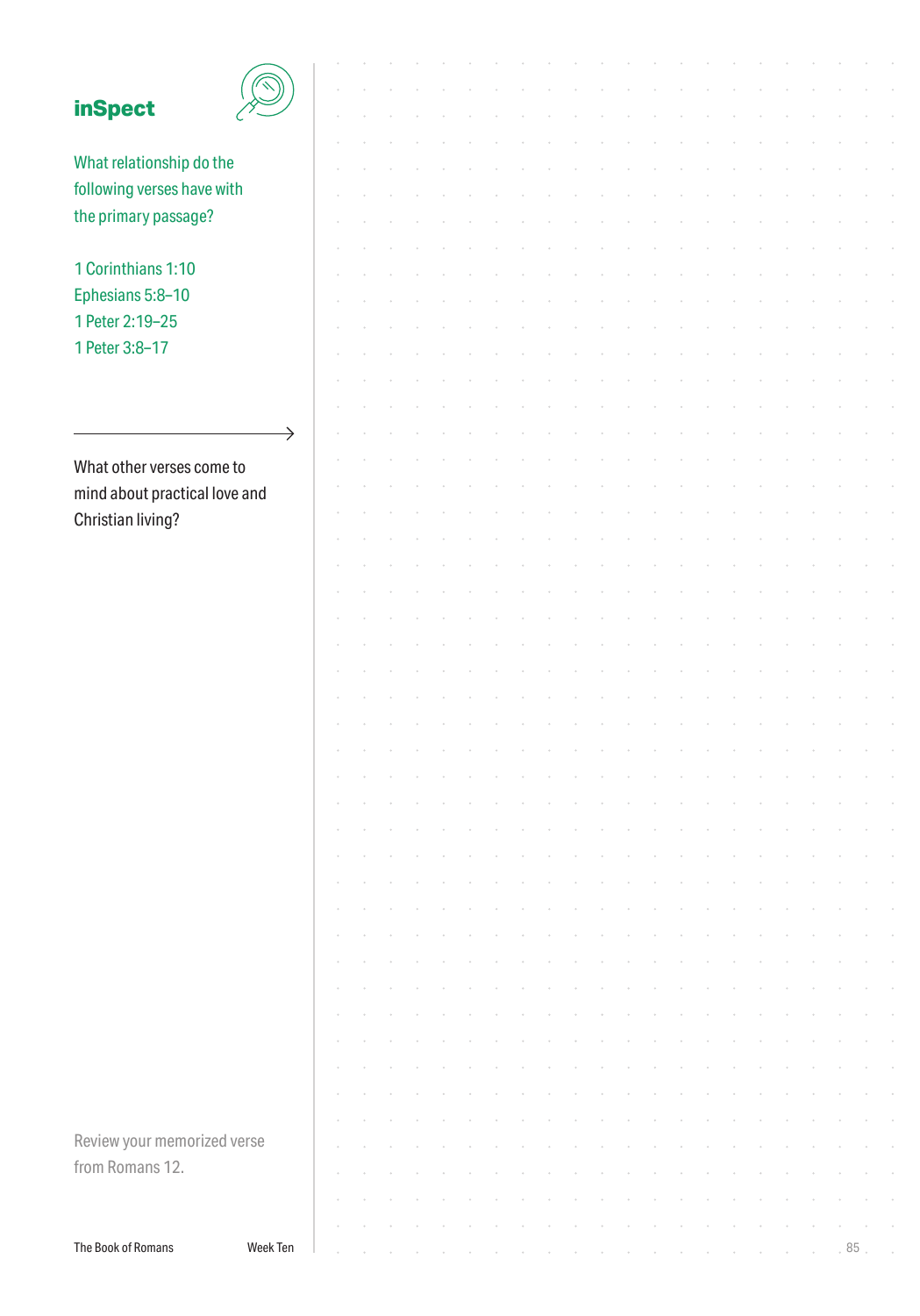$\leftarrow$ 

### **inVite**

Meditate on Romans 12 again and look for where Jesus is.

How have you ever treated a persecutor with kindness? What was their response?

What is He saying to you through these texts?

How do you see Jesus differently or see Him again?

Prayer: How do you respond to seeing Jesus in this way?



Read more at www.inversebible.org/rom10-6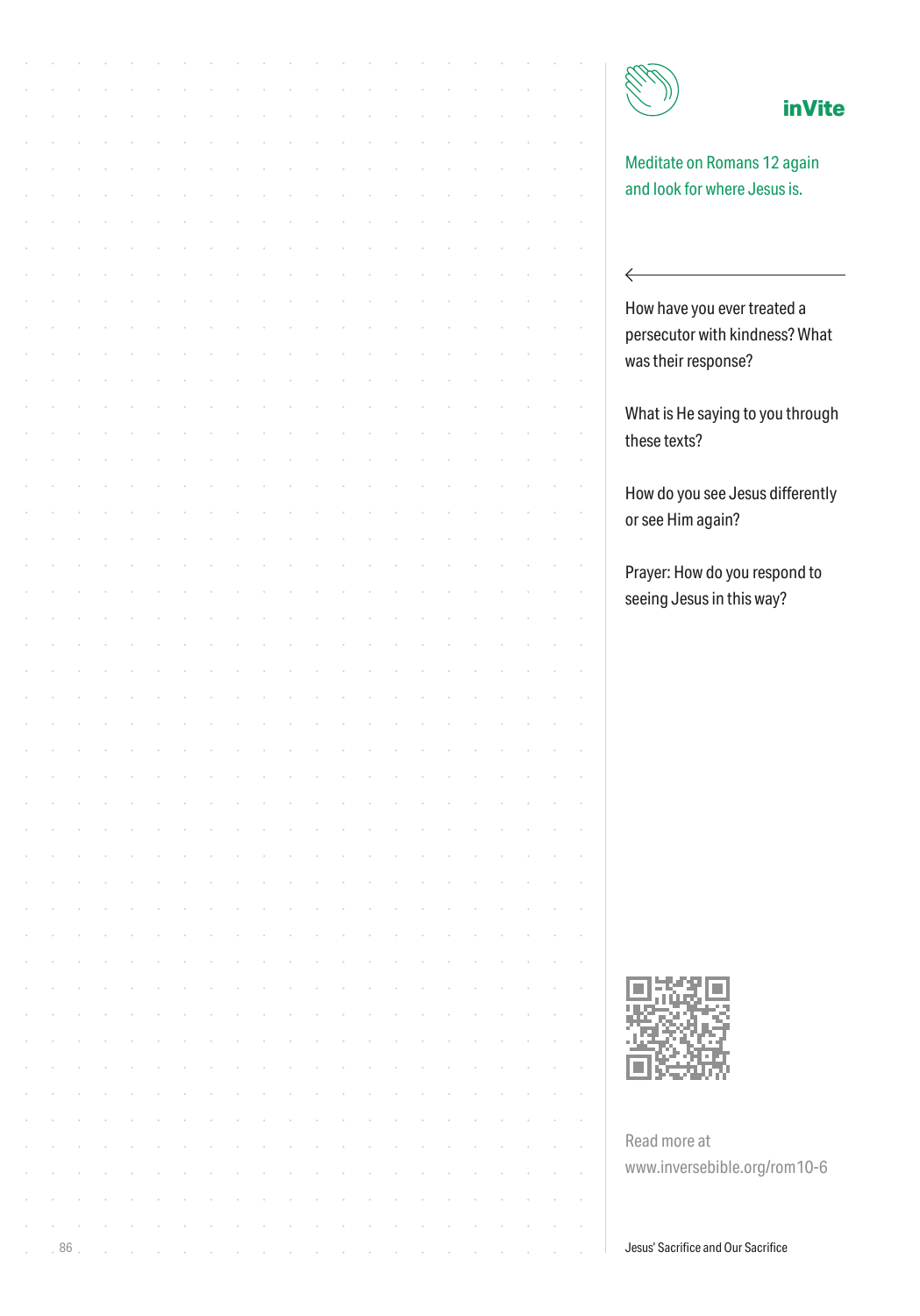| <b>inSight</b>                      |               |  |  |  |  |  |  |  |  |  |    |  |
|-------------------------------------|---------------|--|--|--|--|--|--|--|--|--|----|--|
|                                     |               |  |  |  |  |  |  |  |  |  |    |  |
| Review the memory verse.            |               |  |  |  |  |  |  |  |  |  |    |  |
| How does it apply to your           |               |  |  |  |  |  |  |  |  |  |    |  |
| life this week?                     |               |  |  |  |  |  |  |  |  |  |    |  |
|                                     |               |  |  |  |  |  |  |  |  |  |    |  |
|                                     |               |  |  |  |  |  |  |  |  |  |    |  |
|                                     |               |  |  |  |  |  |  |  |  |  |    |  |
|                                     | $\rightarrow$ |  |  |  |  |  |  |  |  |  |    |  |
| After this week's study of the      |               |  |  |  |  |  |  |  |  |  |    |  |
| chapter, what applications are you  |               |  |  |  |  |  |  |  |  |  |    |  |
| convicted of in your personal life? |               |  |  |  |  |  |  |  |  |  |    |  |
|                                     |               |  |  |  |  |  |  |  |  |  |    |  |
| What applications are you           |               |  |  |  |  |  |  |  |  |  |    |  |
| convicted of in your social life?   |               |  |  |  |  |  |  |  |  |  |    |  |
|                                     |               |  |  |  |  |  |  |  |  |  |    |  |
|                                     |               |  |  |  |  |  |  |  |  |  |    |  |
|                                     |               |  |  |  |  |  |  |  |  |  |    |  |
|                                     |               |  |  |  |  |  |  |  |  |  |    |  |
|                                     |               |  |  |  |  |  |  |  |  |  |    |  |
|                                     |               |  |  |  |  |  |  |  |  |  |    |  |
|                                     |               |  |  |  |  |  |  |  |  |  |    |  |
|                                     |               |  |  |  |  |  |  |  |  |  |    |  |
|                                     |               |  |  |  |  |  |  |  |  |  |    |  |
|                                     |               |  |  |  |  |  |  |  |  |  |    |  |
|                                     |               |  |  |  |  |  |  |  |  |  |    |  |
|                                     |               |  |  |  |  |  |  |  |  |  |    |  |
|                                     |               |  |  |  |  |  |  |  |  |  |    |  |
|                                     |               |  |  |  |  |  |  |  |  |  |    |  |
|                                     |               |  |  |  |  |  |  |  |  |  |    |  |
|                                     |               |  |  |  |  |  |  |  |  |  |    |  |
|                                     |               |  |  |  |  |  |  |  |  |  |    |  |
|                                     |               |  |  |  |  |  |  |  |  |  |    |  |
|                                     |               |  |  |  |  |  |  |  |  |  |    |  |
|                                     |               |  |  |  |  |  |  |  |  |  |    |  |
|                                     |               |  |  |  |  |  |  |  |  |  |    |  |
|                                     |               |  |  |  |  |  |  |  |  |  |    |  |
|                                     |               |  |  |  |  |  |  |  |  |  |    |  |
|                                     |               |  |  |  |  |  |  |  |  |  |    |  |
|                                     |               |  |  |  |  |  |  |  |  |  |    |  |
|                                     |               |  |  |  |  |  |  |  |  |  |    |  |
| Read more inSight from the          |               |  |  |  |  |  |  |  |  |  |    |  |
| Spirit of Prophecy at               |               |  |  |  |  |  |  |  |  |  |    |  |
| www.inversebible.org/rom10-7        |               |  |  |  |  |  |  |  |  |  |    |  |
|                                     |               |  |  |  |  |  |  |  |  |  |    |  |
|                                     |               |  |  |  |  |  |  |  |  |  |    |  |
| The Book of Romans                  | Week Ten      |  |  |  |  |  |  |  |  |  | 87 |  |